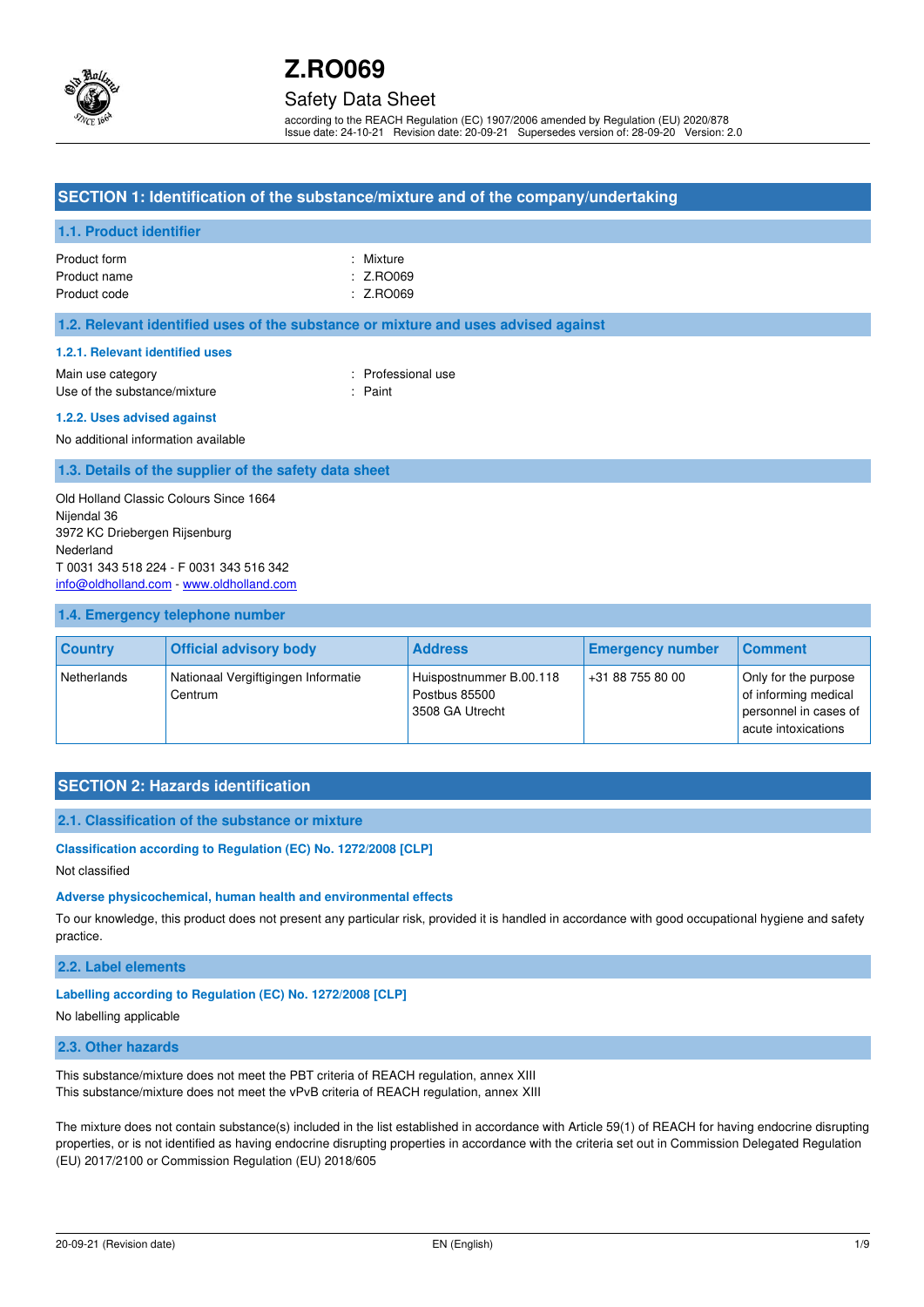# Safety Data Sheet

according to the REACH Regulation (EC) 1907/2006 amended by Regulation (EU) 2020/878

## **SECTION 3: Composition/information on ingredients**

## **3.1. Substances**

Not applicable

# **3.2. Mixtures**

This mixture does not contain any substances to be mentioned according to the criteria of section 3.2 of REACH Annex II

| <b>SECTION 4: First aid measures</b>                             |                                                                                                                                                                                                                   |
|------------------------------------------------------------------|-------------------------------------------------------------------------------------------------------------------------------------------------------------------------------------------------------------------|
| 4.1. Description of first aid measures                           |                                                                                                                                                                                                                   |
| First-aid measures general                                       | : Never give anything by mouth to an unconscious person. If you feel unwell, seek medical<br>advice (show the label where possible).                                                                              |
| First-aid measures after inhalation                              | : Remove person to fresh air and keep comfortable for breathing. Get medical<br>advice/attention if you feel unwell.                                                                                              |
| First-aid measures after skin contact                            | : Remove contaminated clothes. Wash skin with plenty of water. Get medical advice if skin<br>irritation persists.                                                                                                 |
| First-aid measures after eye contact                             | : Immediately flush eyes thoroughly with water for at least 15 minutes. Remove contact<br>lenses, if present and easy to do. Continue rinsing. Obtain medical attention if pain, blinking<br>or redness persists. |
| First-aid measures after ingestion                               | : Rinse mouth. Do not induce vomiting without medical advice. Get medical advice/attention if<br>you feel unwell.                                                                                                 |
| 4.2. Most important symptoms and effects, both acute and delayed |                                                                                                                                                                                                                   |
| Symptoms/effects                                                 | : Not expected to present a significant hazard under anticipated conditions of normal use.                                                                                                                        |

**4.3. Indication of any immediate medical attention and special treatment needed** 

Treat symptomatically.

| <b>SECTION 5: Firefighting measures</b>                         |                                                                                                                                                                          |  |  |  |
|-----------------------------------------------------------------|--------------------------------------------------------------------------------------------------------------------------------------------------------------------------|--|--|--|
| 5.1. Extinguishing media                                        |                                                                                                                                                                          |  |  |  |
| Suitable extinguishing media<br>Unsuitable extinguishing media  | : Foam. Dry powder. Carbon dioxide. Water spray. Sand.<br>: Do not use a heavy water stream.                                                                             |  |  |  |
| 5.2. Special hazards arising from the substance or mixture      |                                                                                                                                                                          |  |  |  |
| Fire hazard<br>Hazardous decomposition products in case of fire | : Presents no particular fire or explosion hazard.<br>: For further information, refer to section 10 : "Stability and Reactivity".                                       |  |  |  |
| 5.3. Advice for firefighters                                    |                                                                                                                                                                          |  |  |  |
| Firefighting instructions                                       | : Use water spray or fog for cooling exposed containers. Exercise caution when fighting any<br>chemical fire. Prevent fire fighting water from entering the environment. |  |  |  |
| Protection during firefighting                                  | : Do not enter fire area without proper protective equipment, including respiratory protection.                                                                          |  |  |  |

| <b>SECTION 6: Accidental release measures</b>                            |                                                                                                                                      |  |  |  |
|--------------------------------------------------------------------------|--------------------------------------------------------------------------------------------------------------------------------------|--|--|--|
| 6.1. Personal precautions, protective equipment and emergency procedures |                                                                                                                                      |  |  |  |
| 6.1.1. For non-emergency personnel                                       |                                                                                                                                      |  |  |  |
| Emergency procedures                                                     | : Evacuate unnecessary personnel.                                                                                                    |  |  |  |
| 6.1.2. For emergency responders                                          |                                                                                                                                      |  |  |  |
| Protective equipment                                                     | : Equip cleanup crew with proper protection. For further information refer to section 8:<br>"Exposure controls/personal protection". |  |  |  |
| Emergency procedures                                                     | : Ventilate area.                                                                                                                    |  |  |  |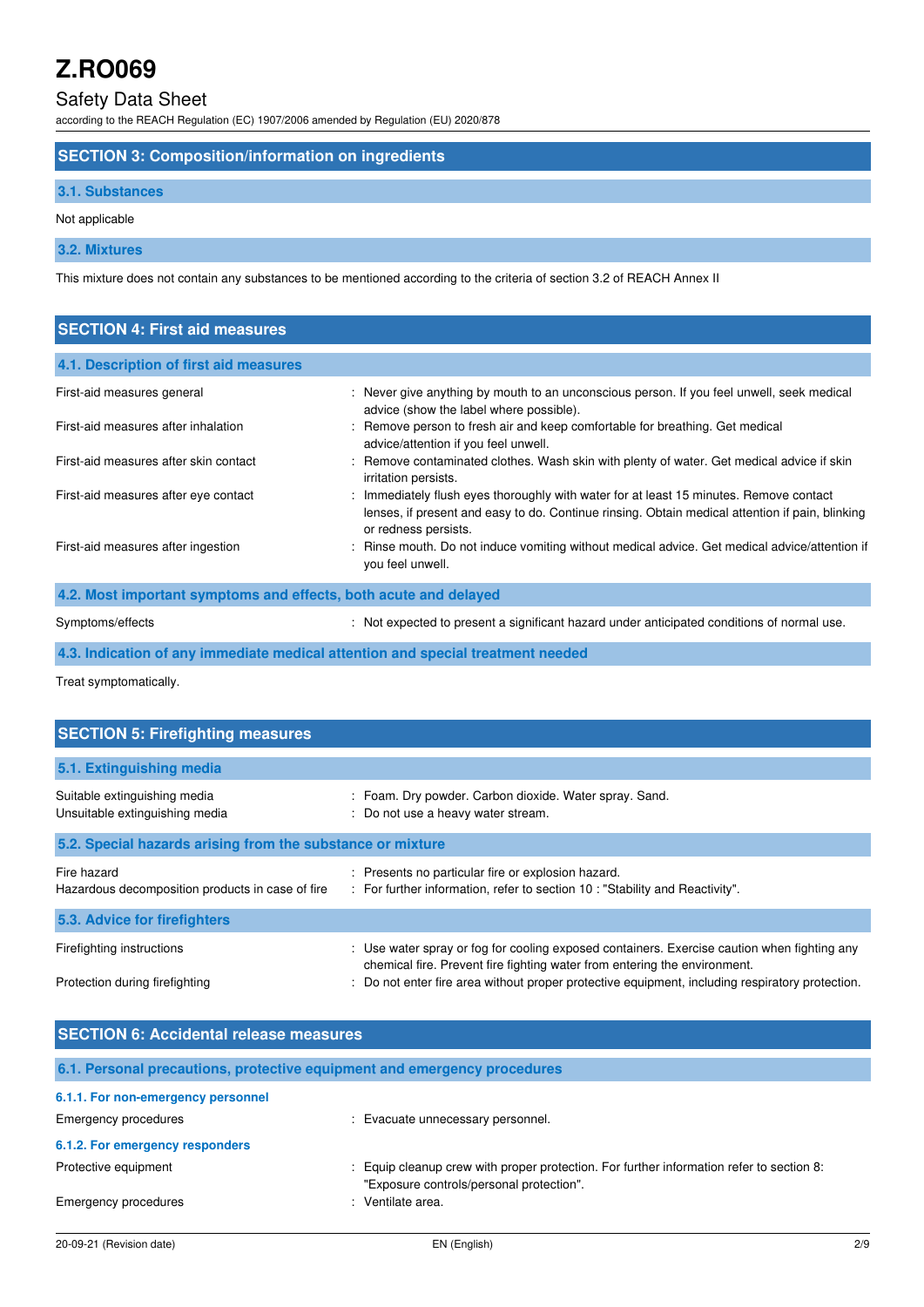# Safety Data Sheet

according to the REACH Regulation (EC) 1907/2006 amended by Regulation (EU) 2020/878

| <b>6.2. Environmental precautions</b>                     |                                                                                                                                      |  |
|-----------------------------------------------------------|--------------------------------------------------------------------------------------------------------------------------------------|--|
| Do not allow to enter drains or water courses.            |                                                                                                                                      |  |
| 6.3. Methods and material for containment and cleaning up |                                                                                                                                      |  |
| Methods for cleaning up<br>Other information              | : Sweep or shovel spills into appropriate container for disposal.<br>: Dispose of materials or solid residues at an authorized site. |  |
| 6.4. Reference to other sections                          |                                                                                                                                      |  |

For further information refer to section 8: "Exposure controls/personal protection". Concerning disposal elimination after cleaning, see section 13.

| <b>SECTION 7: Handling and storage</b>                            |                                                                                                                                            |  |  |  |
|-------------------------------------------------------------------|--------------------------------------------------------------------------------------------------------------------------------------------|--|--|--|
| 7.1. Precautions for safe handling                                |                                                                                                                                            |  |  |  |
| Precautions for safe handling                                     | : Concerning personal protective equipment to use, see item 8. Provide good ventilation in<br>process area to prevent formation of vapour. |  |  |  |
| Hygiene measures                                                  | : Do not eat, drink or smoke when using this product. Always wash hands after handling the<br>product.                                     |  |  |  |
| 7.2. Conditions for safe storage, including any incompatibilities |                                                                                                                                            |  |  |  |
| Storage conditions                                                | : Keep only in the original container in a cool well ventilated place. Keep container closed<br>when not in use.                           |  |  |  |
| Heat and ignition sources                                         | : Keep away from heat and direct sunlight.                                                                                                 |  |  |  |
| 7.3. Specific end use(s)                                          |                                                                                                                                            |  |  |  |

No additional information available

# **SECTION 8: Exposure controls/personal protection**

## **8.1. Control parameters**

**8.1.1 National occupational exposure and biological limit values** 

No additional information available

#### **8.1.2. Recommended monitoring procedures**

No additional information available

#### **8.1.3. Air contaminants formed**

No additional information available

### **8.1.4. DNEL and PNEC**

No additional information available

## **8.1.5. Control banding**

No additional information available

## **8.2. Exposure controls**

#### **8.2.1. Appropriate engineering controls**

#### **Appropriate engineering controls:**

Ensure good ventilation of the work station.

#### **8.2.2. Personal protection equipment**

#### **8.2.2.1. Eye and face protection**

#### **Eye protection:**

Safety glasses. DIN EN 166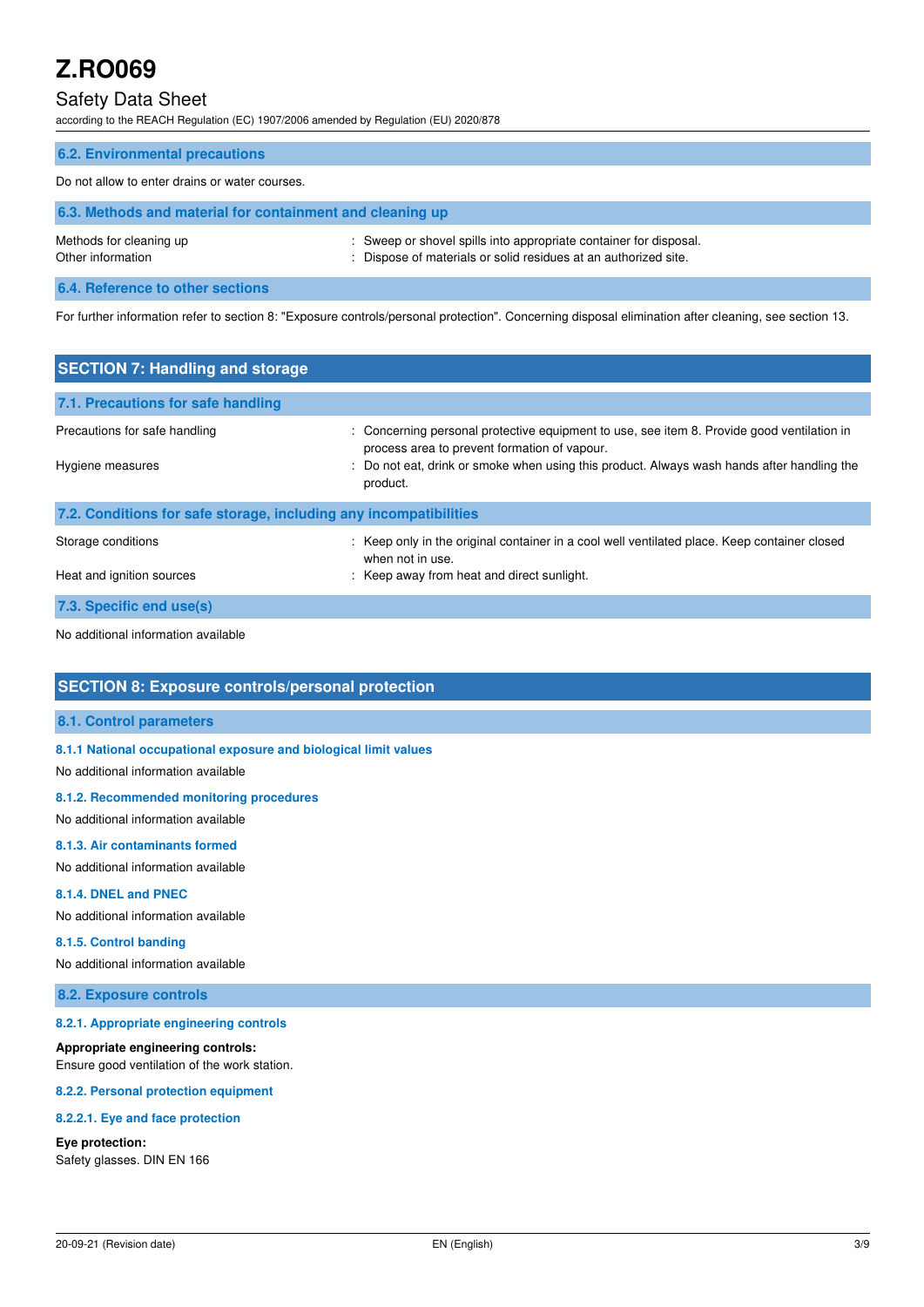# Safety Data Sheet

according to the REACH Regulation (EC) 1907/2006 amended by Regulation (EU) 2020/878

#### **8.2.2.2. Skin protection**

#### **Skin and body protection:**

Wear suitable protective clothing. CEN : EN 340; EN 369; EN 465

#### **Hand protection:**

Wear suitable gloves resistant to chemical penetration. Chemical resistant gloves (according to European standard NF EN 374 or equivalent)

#### **8.2.2.3. Respiratory protection**

## **Respiratory protection:**

No special respiratory protection equipment is recommended under normal conditions of use with adequate ventilation. In case of inadequate ventilation wear respiratory protection. EN 143

#### **8.2.2.4. Thermal hazards**

No additional information available

#### **8.2.3. Environmental exposure controls**

**Environmental exposure controls:**  Avoid release to the environment.

#### **Other information:**

Do not eat, drink or smoke during use.

| <b>SECTION 9: Physical and chemical properties</b>         |                 |  |
|------------------------------------------------------------|-----------------|--|
| 9.1. Information on basic physical and chemical properties |                 |  |
| Physical state                                             | : Solid         |  |
| Colour                                                     | various colors. |  |
| Odour                                                      | characteristic. |  |
| Odour threshold                                            | Not available   |  |
| Melting point                                              | Not available   |  |
| Freezing point                                             | Not available   |  |
| Boiling point                                              | Not available   |  |
| Flammability                                               | Not available   |  |
| Explosive limits                                           | Not applicable  |  |
| Lower explosive limit (LEL)                                | Not applicable  |  |
| Upper explosive limit (UEL)                                | Not applicable  |  |
| Flash point                                                | Not applicable  |  |
| Auto-ignition temperature                                  | Not applicable  |  |
| Decomposition temperature                                  | Not available   |  |
| pН                                                         | Not available   |  |
| pH solution                                                | Not available   |  |
| Viscosity, kinematic                                       | Not applicable  |  |
| Solubility                                                 | Not available   |  |
| Partition coefficient n-octanol/water (Log Kow)            | Not available   |  |
| Vapour pressure                                            | Not available   |  |
| Vapour pressure at 50 °C                                   | Not available   |  |
| Density                                                    | Not available   |  |
| Relative density                                           | Not available   |  |
| Relative vapour density at 20 °C                           | Not applicable  |  |
| Particle size                                              | Not available   |  |
| Particle size distribution                                 | Not available   |  |
| Particle shape                                             | Not available   |  |
| Particle aspect ratio                                      | Not available   |  |
| Particle aggregation state                                 | Not available   |  |
| Particle agglomeration state                               | Not available   |  |
| Particle specific surface area                             | Not available   |  |
| Particle dustiness                                         | Not available   |  |
| 9.2. Other information                                     |                 |  |

#### **9.2.1. Information with regard to physical hazard classes**

No additional information available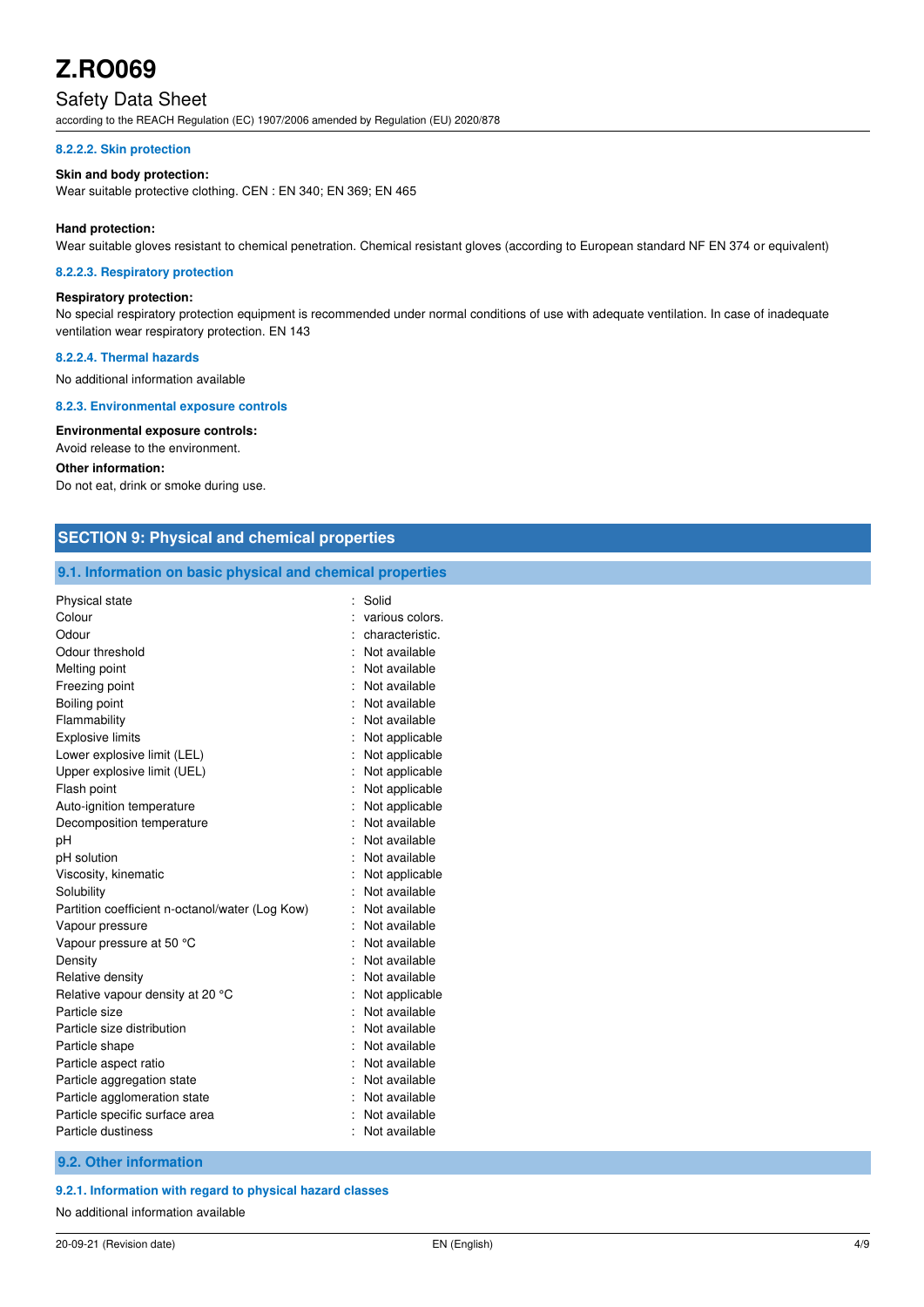# Safety Data Sheet

according to the REACH Regulation (EC) 1907/2006 amended by Regulation (EU) 2020/878

## **9.2.2. Other safety characteristics**

No additional information available

| <b>SECTION 10: Stability and reactivity</b>                               |
|---------------------------------------------------------------------------|
| 10.1. Reactivity                                                          |
| Stable under normal conditions of use.                                    |
| <b>10.2. Chemical stability</b>                                           |
| Stable under normal conditions.                                           |
| 10.3. Possibility of hazardous reactions                                  |
| No dangerous reactions known.                                             |
| 10.4. Conditions to avoid                                                 |
| Keep away from heat and direct sunlight.                                  |
| 10.5. Incompatible materials                                              |
| No additional information available                                       |
| 10.6. Hazardous decomposition products                                    |
| Combustion generates : Carbon oxides (CO, CO2). May liberate toxic gases. |

**SECTION 11: Toxicological information** 

| 11.1. Information on hazard classes as defined in Regulation (EC) No 1272/2008 |  |  |
|--------------------------------------------------------------------------------|--|--|
|                                                                                |  |  |

| Acute toxicity (oral)<br>Acute toxicity (dermal)<br>Acute toxicity (inhalation)<br>Skin corrosion/irritation<br>Serious eye damage/irritation<br>Respiratory or skin sensitisation<br>Germ cell mutagenicity | : Not classified<br>: Not classified<br>: Not classified<br>: Not classified<br>: Not classified<br>: Not classified<br>: Not classified |
|--------------------------------------------------------------------------------------------------------------------------------------------------------------------------------------------------------------|------------------------------------------------------------------------------------------------------------------------------------------|
| Carcinogenicity                                                                                                                                                                                              | : Not classified                                                                                                                         |
| Reproductive toxicity                                                                                                                                                                                        | : Not classified                                                                                                                         |
| STOT-single exposure                                                                                                                                                                                         | : Not classified                                                                                                                         |
| STOT-repeated exposure                                                                                                                                                                                       | : Not classified                                                                                                                         |
| Aspiration hazard                                                                                                                                                                                            | : Not classified                                                                                                                         |

## **11.2. Information on other hazards**

No additional information available

# **SECTION 12: Ecological information**

| 12.1. Toxicity                                               |                  |
|--------------------------------------------------------------|------------------|
| Hazardous to the aquatic environment, short-term<br>(acute)  | : Not classified |
| Hazardous to the aquatic environment, long-term<br>(chronic) | : Not classified |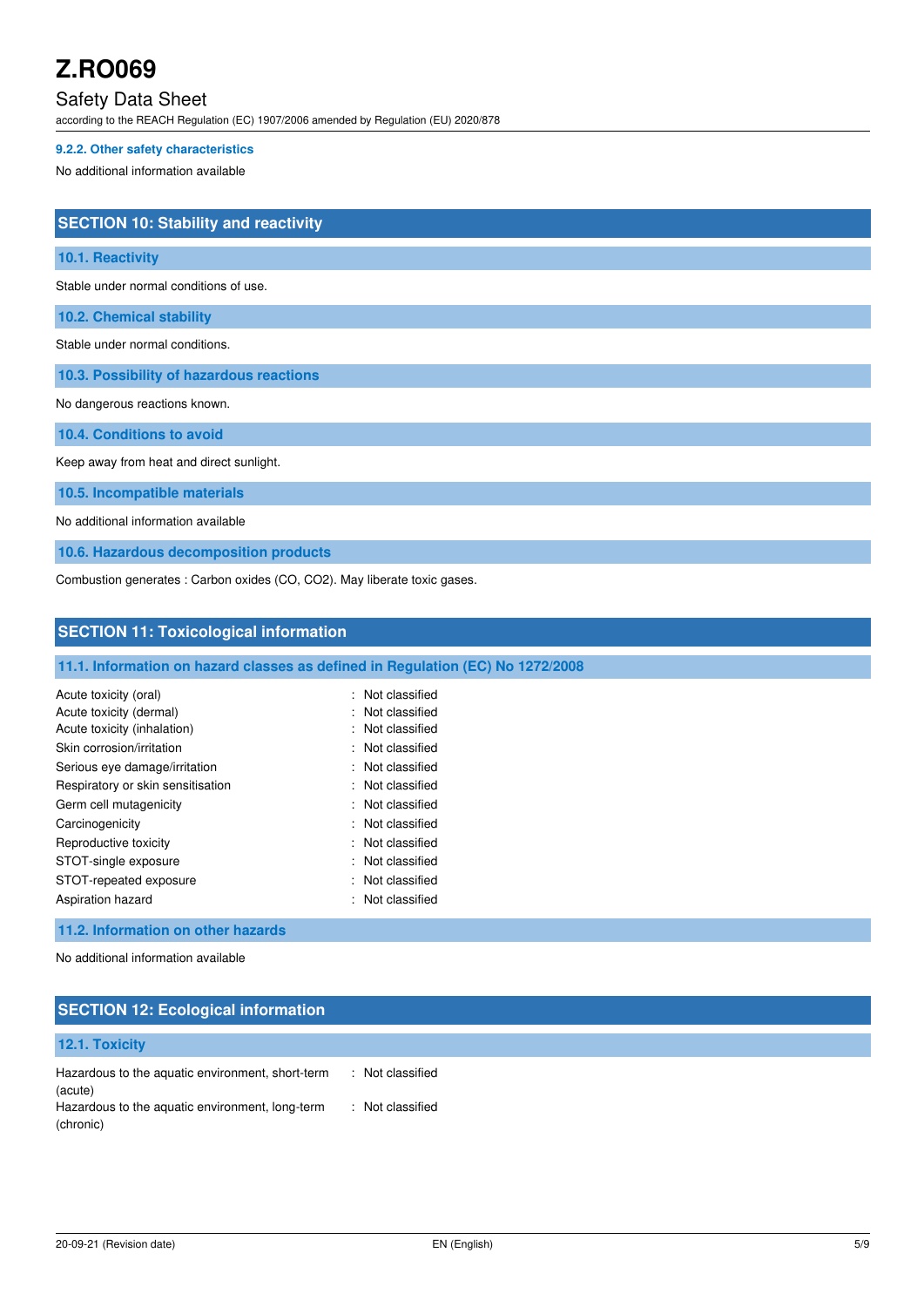# Safety Data Sheet

according to the REACH Regulation (EC) 1907/2006 amended by Regulation (EU) 2020/878

| 12.2. Persistence and degradability |                  |  |
|-------------------------------------|------------------|--|
| <b>Z.RO069</b>                      |                  |  |
| Persistence and degradability       | Not established. |  |
| 12.3. Bioaccumulative potential     |                  |  |
| <b>Z.RO069</b>                      |                  |  |
| Bioaccumulative potential           | Not established. |  |
| 12.4. Mobility in soil              |                  |  |

No additional information available

| 12.5. Results of PBT and vPvB assessment                                               |  |
|----------------------------------------------------------------------------------------|--|
| <b>Z.RO069</b>                                                                         |  |
| This substance/mixture does not meet the PBT criteria of REACH regulation, annex XIII  |  |
| This substance/mixture does not meet the vPvB criteria of REACH regulation, annex XIII |  |
| 12.6. Endocrine disrupting properties                                                  |  |

No additional information available

**12.7. Other adverse effects** 

Additional information  $\blacksquare$  : Avoid release to the environment.

| <b>SECTION 13: Disposal considerations</b>                           |                                                                                                                                                                                        |  |  |
|----------------------------------------------------------------------|----------------------------------------------------------------------------------------------------------------------------------------------------------------------------------------|--|--|
| 13.1. Waste treatment methods                                        |                                                                                                                                                                                        |  |  |
| Product/Packaging disposal recommendations<br>Additional information | : Dispose in a safe manner in accordance with local/national regulations.<br>: Empty containers should be taken for recycle, recovery or waste in accordance with local<br>regulation. |  |  |
| Ecology - waste materials                                            | : Avoid release to the environment.                                                                                                                                                    |  |  |

# **SECTION 14: Transport information**

In accordance with ADR / IMDG / IATA / ADN / RID

| <b>ADR</b>                             | <b>IMDG</b>   | <b>IATA</b>   | <b>ADN</b>    | <b>RID</b>    |
|----------------------------------------|---------------|---------------|---------------|---------------|
| 14.1. UN number or ID number           |               |               |               |               |
| Not regulated                          | Not regulated | Not regulated | Not regulated | Not regulated |
| 14.2. UN proper shipping name          |               |               |               |               |
| Not regulated                          | Not regulated | Not regulated | Not regulated | Not regulated |
| 14.3. Transport hazard class(es)       |               |               |               |               |
| Not regulated                          | Not regulated | Not regulated | Not regulated | Not regulated |
| 14.4. Packing group                    |               |               |               |               |
| Not regulated                          | Not regulated | Not regulated | Not regulated | Not regulated |
| <b>14.5. Environmental hazards</b>     |               |               |               |               |
| Not regulated                          | Not regulated | Not regulated | Not regulated | Not regulated |
| No supplementary information available |               |               |               |               |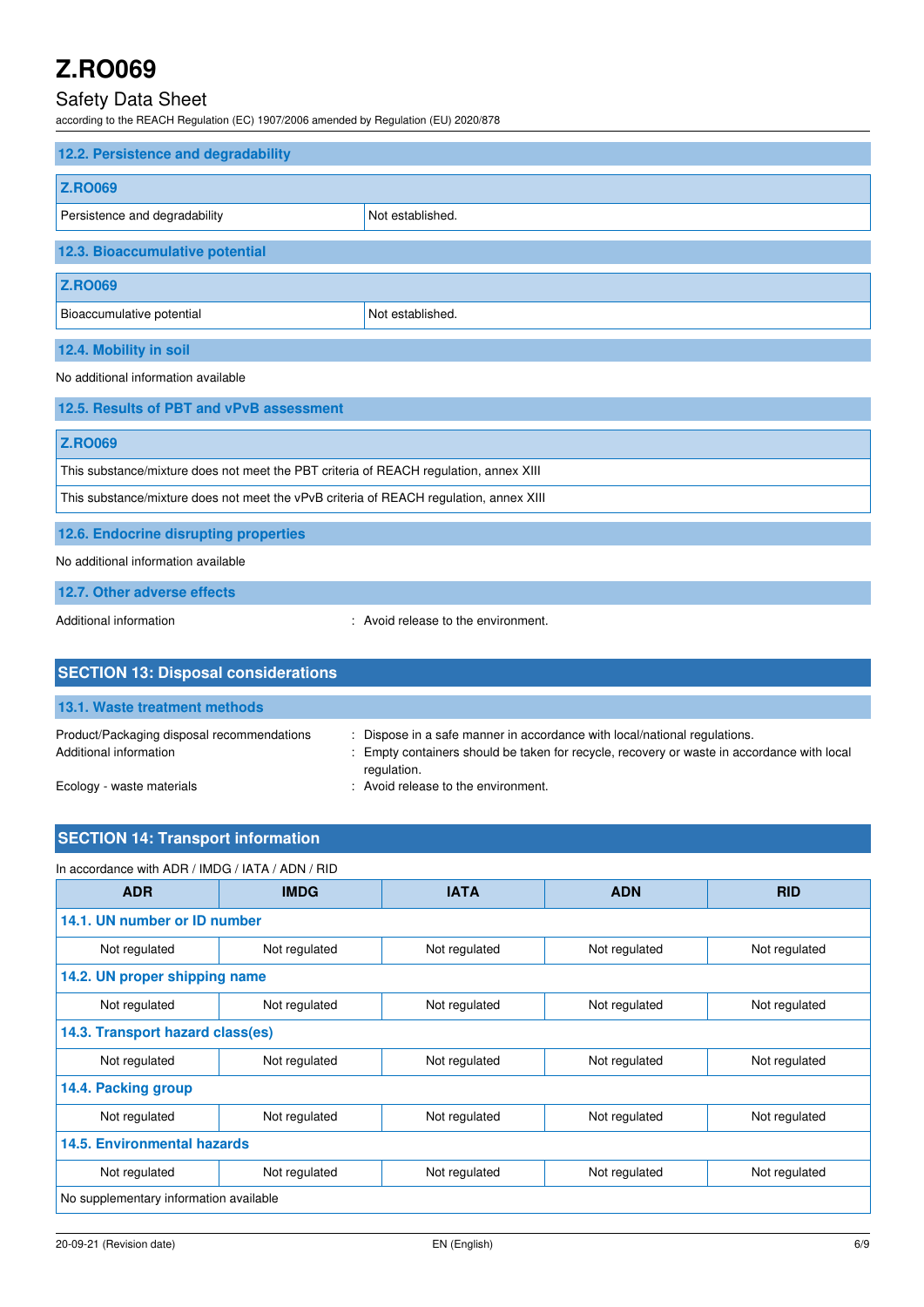# Safety Data Sheet

according to the REACH Regulation (EC) 1907/2006 amended by Regulation (EU) 2020/878

#### **14.6. Special precautions for user**

# **Overland transport**

Not regulated

**Transport by sea**  Not regulated

# **Air transport**

Not regulated

# **Inland waterway transport**

Not regulated

## **Rail transport**

Not regulated

## **14.7. Maritime transport in bulk according to IMO instruments**

Not applicable

## **SECTION 15: Regulatory information**

#### **15.1. Safety, health and environmental regulations/legislation specific for the substance or mixture**

#### **15.1.1. EU-Regulations**

Contains no REACH substances with Annex XVII restrictions

Contains no substance on the REACH candidate list

Contains no REACH Annex XIV substances

Contains no substance subject to Regulation (EU) No 649/2012 of the European Parliament and of the Council of 4 July 2012 concerning the export and import of hazardous chemicals.

Contains no substance subject to Regulation (EU) No 2019/1021 of the European Parliament and of the Council of 20 June 2019 on persistent organic pollutants

Contains no substance subject to Regulation (EU) 2019/1148 of the European Parliament and of the Council of 20 June 2019 on the marketing and use of explosives precursors.

#### **15.1.2. National regulations**

## **Netherlands**

| : None of the components are listed |
|-------------------------------------|
| : None of the components are listed |
| : None of the components are listed |
| : None of the components are listed |
|                                     |
| : None of the components are listed |
|                                     |

**15.2. Chemical safety assessment** 

No chemical safety assessment has been carried out

# **SECTION 16: Other information**

| <b>Indication of changes</b> |                     |          |                 |
|------------------------------|---------------------|----------|-----------------|
| <b>Section</b>               | <b>Changed item</b> | Change   | <b>Comments</b> |
|                              | Issue date          | Modified |                 |
|                              | Revision date       | Modified |                 |
|                              | Supersedes          | Modified |                 |
|                              | SDS EU format       | Modified |                 |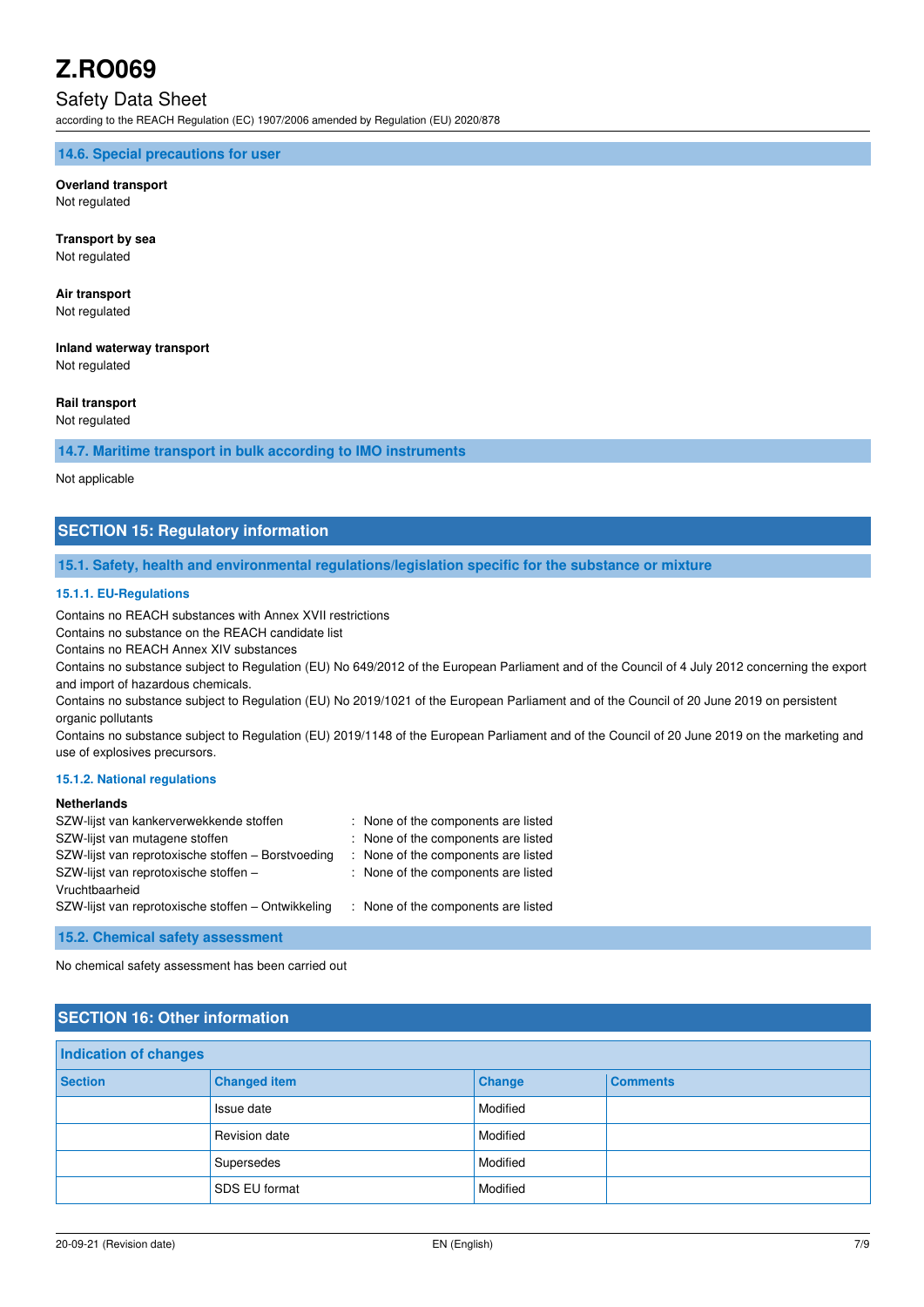# Safety Data Sheet

according to the REACH Regulation (EC) 1907/2006 amended by Regulation (EU) 2020/878

| <b>Indication of changes</b> |                     |               |                 |
|------------------------------|---------------------|---------------|-----------------|
| <b>Section</b>               | <b>Changed item</b> | <b>Change</b> | <b>Comments</b> |
| 16                           | Data sources        | Modified      |                 |

| <b>Abbreviations and acronyms:</b> |                                                                                                                                                                                        |
|------------------------------------|----------------------------------------------------------------------------------------------------------------------------------------------------------------------------------------|
| <b>ADR</b>                         | European Agreement concerning the International Carriage of Dangerous Goods by Road                                                                                                    |
| <b>ATE</b>                         | <b>Acute Toxicity Estimate</b>                                                                                                                                                         |
| CAS                                | CAS (Chemical Abstracts Service) number                                                                                                                                                |
| <b>CLP</b>                         | Classification Labelling Packaging Regulation; Regulation (EC) No 1272/2008                                                                                                            |
|                                    | CMR: Carcinogeen, Mutageen, Reprotoxisch                                                                                                                                               |
|                                    | CSA: Chemical Safety Assessment                                                                                                                                                        |
|                                    | <b>CSR: Chemical Safety Report</b>                                                                                                                                                     |
| <b>DNEL</b>                        | Derived-No Effect Level                                                                                                                                                                |
|                                    | EC50: Median Effective Concentration (required to induce a 50% effect)                                                                                                                 |
|                                    | EINECS: European Inventory of Existing Commercial Chemical Substances                                                                                                                  |
|                                    | GHS: Globally Harmonized System of Classification and Labelling of Chemicals                                                                                                           |
|                                    | IATA: International Air Transport Association                                                                                                                                          |
|                                    | IMDG: International Maritime Code for Dangerous Goods                                                                                                                                  |
|                                    | LC50: Lethal concentration, 50 percent                                                                                                                                                 |
|                                    | LD50: Lethal dose, 50 percent                                                                                                                                                          |
| <b>PBT</b>                         | Persistent Bioaccumulative Toxic                                                                                                                                                       |
|                                    | PNEC: Predicted No Effect Concentration (for environment)                                                                                                                              |
|                                    | REACH: Registration, Evaluation and Authorisation of Chemical substances                                                                                                               |
|                                    | RID: Règlement international concernant le transport des marchandises dangereuses par chemin de fer (Regulations<br>Concerning the International Transport of Dangerous Goods by Rail) |
|                                    | SVHC: Substances of Very High Concern                                                                                                                                                  |
| vPvB                               | Very Persistent and Very Bioaccumulative                                                                                                                                               |
| <b>SDS</b>                         | Safety Data Sheet                                                                                                                                                                      |
| <b>CLP</b>                         | Classification Labelling Packaging Regulation; Regulation (EC) No 1272/2008                                                                                                            |
| <b>REACH</b>                       | Registration, Evaluation, Authorisation and Restriction of Chemicals Regulation (EC) No 1907/2006                                                                                      |
| PBT                                | Persistent Bioaccumulative Toxic                                                                                                                                                       |
| vPvB                               | Very Persistent and Very Bioaccumulative                                                                                                                                               |
| <b>ADN</b>                         | European Agreement concerning the International Carriage of Dangerous Goods by Inland Waterways                                                                                        |
| ADR                                | European Agreement concerning the International Carriage of Dangerous Goods by Road                                                                                                    |
| <b>IATA</b>                        | International Air Transport Association                                                                                                                                                |
| <b>IMDG</b>                        | International Maritime Dangerous Goods                                                                                                                                                 |
| <b>RID</b>                         | Regulations concerning the International Carriage of Dangerous Goods by Rail                                                                                                           |
| LC50                               | Median lethal concentration                                                                                                                                                            |
| LD50                               | Median lethal dose                                                                                                                                                                     |
| CAS                                | CAS (Chemical Abstracts Service) number                                                                                                                                                |